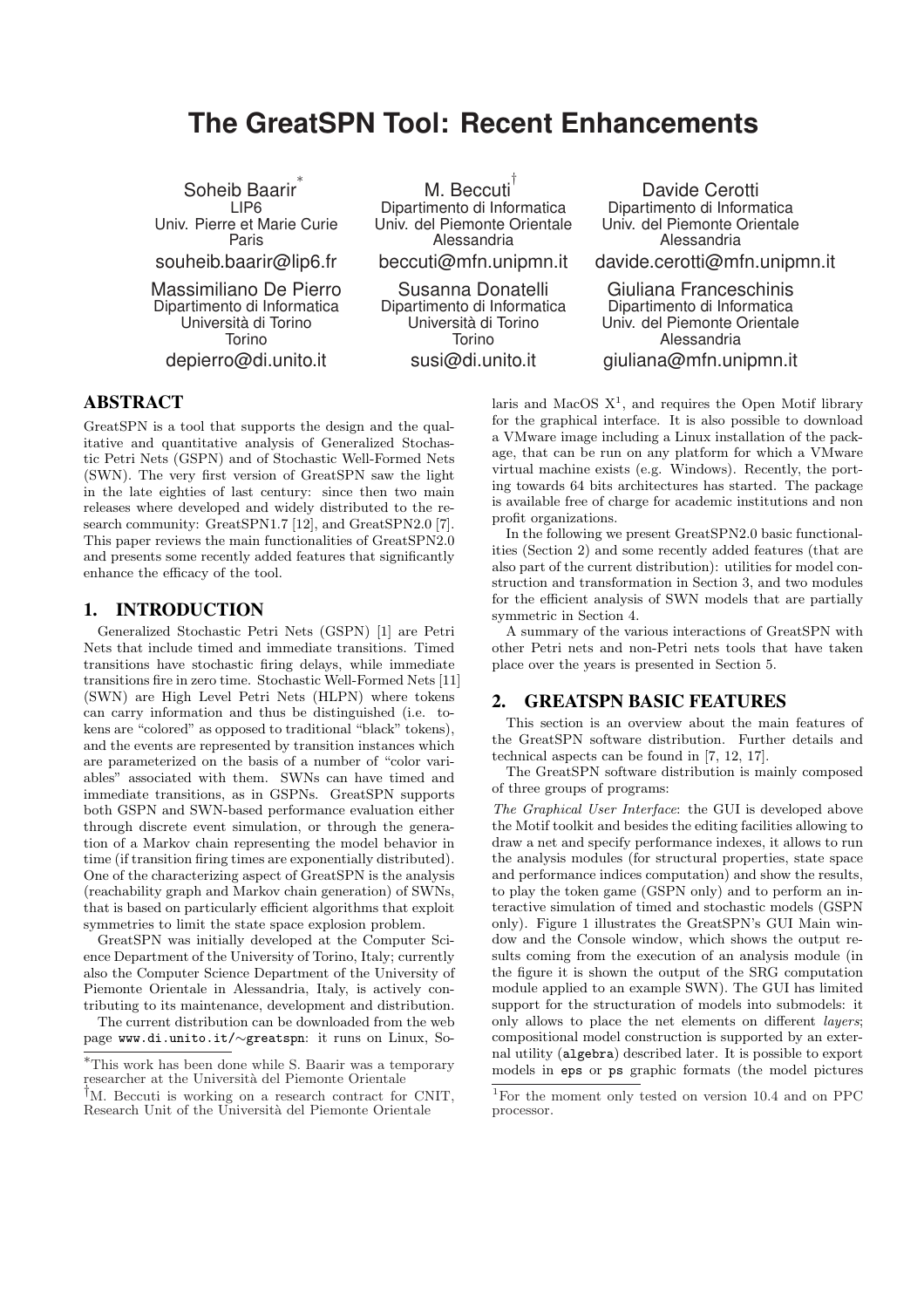

Figure 1: GreatSPN's GUI: Main and Console windows

shown in this paper have been exported from GreatSPN).

The analysis modules: mainly implemented in C programming language, these programs run in their own addressspace, separately from the GUI, although a GUI's Console window allows to call them from within the graphical environment. The modules store the results of the analysis into files according to an internal format; several modules can cooperate (through intermediate result files) in order to compute a final result that requires several analysis steps;

Utilities: The GreatSPN distribution includes some utilities: algebra, for models composition, a tool for graphical visualization of the reachability graph (see Section 3) and a tool implemented in Java, multisolve, which allows to run multiple experiments of a given analysis module in a batch of runs varying some model parameters, the output results are saved into a file suitable for the generation of graphs through the gnuplot program. In addition a number of "exporters" that translate the GreatSPN model description files into the formats accepted by other analysis and drawing tools are also available: see Section 5 for the details.

The analysis modules provided by the distribution can be classified into structural analysis modules, state-space analysis modules, simulation modules and performance analysis modules based on the generation of a Markov chain (MC) and its numerical solution:

Structural analysis modules are available for GSPN models only (although it is possible to apply them to unfolded SWN models). Among them there are: the P and T semiflows computation module; the structural boundness and unbounded transition sequences computation modules; the structural traps and deadlocks computation modules. Several other kinds of net structural properties (whose results are useful to speed up other analysis algorithms) can be computed such as mutual exclusion, confusion, implicit places, causal connection, structural conflict, Extended Conflict Sets (ECS). A structural performance bound analyser is also available, which requires lpsolve (lpsolve.sourceforge.net).

State-space analysis: for the uncolored formalisms an efficient state space generation module is available, i.e. the Reachability Graph (RG) generator and the Tangible RG (TRG) generator that build the set of reachable markings and the transitions connecting them. Moreover a separate module computes several properties of the model state space (e.g. liveness, strongly connectedness, etc.). For the SWNs, both ordinary RG computation and more efficient Symbolic RG generation modules are available;

Simulation: event-driven simulation modules are available for both supported formalisms. The simulator allows to compute steady state performance indices through the batch means method. For SWNs the simulation can be performed either using ordinary markings and transitions or symbolic ones. Moreover, SWN ordinary simulation allows for timed transitions general firing time distributions. For GSPNs an interactive version cooperating with the GUI is also available: it allows graphical animation of the model with movement of tokens, with step-by-step and automatic run, forward and backward time progression, real-time update of performance figures, arbitrary rescheduling of events.

Markov chain generation and analysis modules: from the TRG or SRG a MC can be automatically generated; both transient (based on a randomization technique) and steady-state numerical analysis modules are then provided, to derive performance indices from the MC.

#### 3. UTILITIES

One important choice in the development of GreatSPN has been the introduction of an HLPN formalism, SWNs, together with a suite of efficient algorithms for their analysis: this has greatly facilitated the construction of complex models, in particular those representing several entities with homogeneous behavior, and the analysis of qualitative and quantitative properties of the represented systems.

However the possibility of using an HLPN formalism is not enough when the model is more naturally specified in terms of interacting components. For this reason a net composi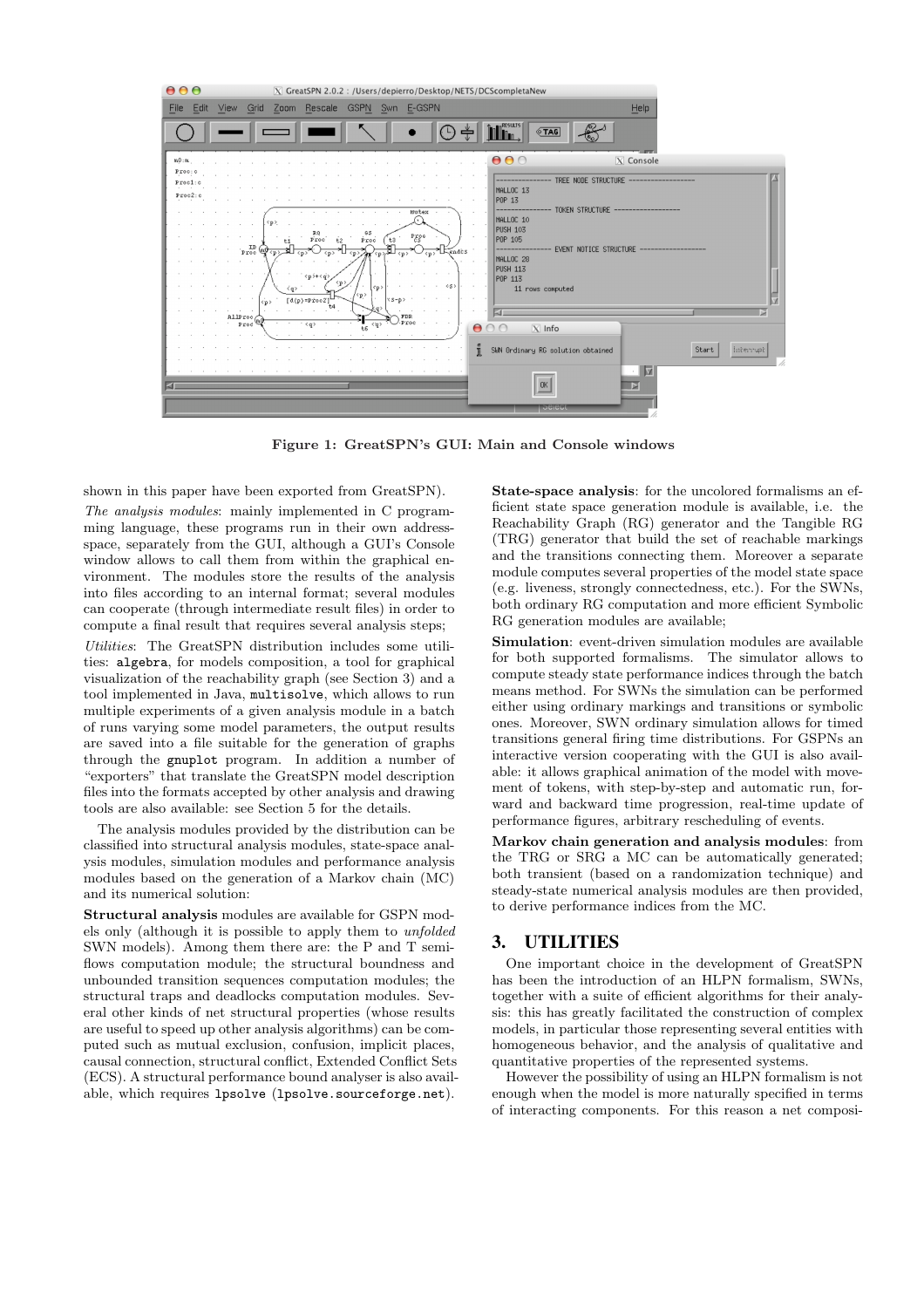tion tool called algebra has been introduced, with the aim of supporting a compositional model construction approach. The algebra tool is a command line one, able to compose two subnets by superposition on (labelled) places, or transitions or both. In this section we show algebra at work on a running example that will be used also throughout the paper for illustrating other GreatSPN tools and features.

Let us consider a system where several users can require a resource to be used in mutual exclusion: the SWN model in Fig. 2(a) represents such situation; in this model "colors" (in  $Proc)$  are used to distinguish the identity of token-customers (in this section we assume  $Proc = \{Proc1, Proc2\})$ : the inscriptions appearing on the arcs express the fact that the identity of the tokens is maintained while moving among places. Notice that at this abstract level of system representation, keeping track of such identity is not actually needed: this over-specification may have quite a significant impact on the analysis complexity; the use of SWN-specific analysis tools (namely the Symbolic Reachability Graph – SRG – construction algorithm), recognizing that the customers behave homogeneously and automatically abstracting out the irrelevant information, allows to alleviate the state space explosion problem. Let us now assume that the identities are necessary for the selection of the customer that has the right of getting exclusive use of the unique resource among the subset of customer who have issued a request (e.g. identities correspond to customer priorities). The submodel in Fig. 2(b) represents a mechanism for the selection of the highest priority candidate for accessing the resource: it mimics a distributed selection process where pairs of customers compare their priorities, and the highest priority eliminates the lower priority one from the race. This process continues until only one customer remains, which is the highest priority one that is hence assigned the resource. More in detail, place *AllProc* contains the identities of the processes that are allowed to submit a request (initially the whole set  $Proc)$ ; place  $GSbis$  represents the requests that have reached the scheduler: when it is marked no new requests are accepted any longer (all tokens still in place  $AllProc$  are moved to place  $FDR$  by immediate transition  $t6$ ), and the selection process starts. Transition  $t4$  performs the highest priority customer selection (the guard  $d(p) = Proc2$  means that process  $p$  has highest priority: the request of process  $q$  losing the race is discarded and sent back to place *IDbis*, while  $p$  remains in  $GSbis$ ; finally transition  $t3$  represents the assignment of the resource to the race winner (it can fire only when all process identities except the winner are in place FDR, what is expressed by function  $\langle S - \#p \rangle$ on the arc). A new race can start only after the end of the resource usage by the current customer (firing of transition endCS, which restores the whole set of customer identities in place AllProc through function  $\langle S \rangle$  on the arc, thus making it possible the arrival of new requests).

The two submodels of Figs.  $2(a)$  and  $2(b)$  can be composed to form a complete model by superposition over labeled places and transitions. In particular the places ID and  $GS$ , and the transitions  $t1$ ,  $t3$  and endCS in the first model, have an associated label (appearing next to the node name, separated by a | symbol) that allows to match them with the corresponding places and transitions in the second model, hence algebra can be employed to glue the two submodels. The result produced by algebra (after a light rearrangment of arcs) is shown in Fig. 2(c) (described in de-



Figure 2: SWN submodel of a mutually exclusive access to a shared resource (a), a submodel for selection of the highest priority customer (b), and their composition (c)

tails in [6]). Much more complex composition situations are allowed, in particular several nodes in a submodel may contain the same label, moreover a node may be multi-labelled. Composition of  $n > 2$  submodels can be achieved by a sequence of successive compositions of model pairs. For more details on the use of algebra see [9, 17].

SWN analysis is supported by specific solvers. However any SWN can be automatically translated into an equivalent GSPN by means of an unfolding procedure. This allows to use analysis modules available for GSPNs only (e.g. the structural analysis ones) but can also be the first step towards the translation of a GSPN in other modeling languages for which analysis algorithms not supported by GreatSPN are available through other tools (e.g. this approach has been used to export models to PRISM [10], as detailed in Section 5). The GreatSPN package embeds an unfolding tool that can transform an SWN into a GSPN. Fig. 3 illustrates the result of the unfolding of the net in Fig.  $2(c)$  when the set of colors *Proc* (customer identities) has cardinality two: colored places and transitions are replicated and properly connected on the basis of their color domain. The model in Fig. 3 is the direct result of the automatic unfolding: some parameters allow to control the layout of the resulting model.

A new feature, recently introduced in GreatSPN, is the possibility to display graphically the (S)RG of a GSPN/SWN model. The (S)RG visualisation is performed in two steps and it is based on Graphviz (www.graphviz.org), an open source graph visualisation software, that includes several graph layout programs (e.g. dot, neato, twopi,. . . ).

The RG graphical representation for the model in Fig. 2(c)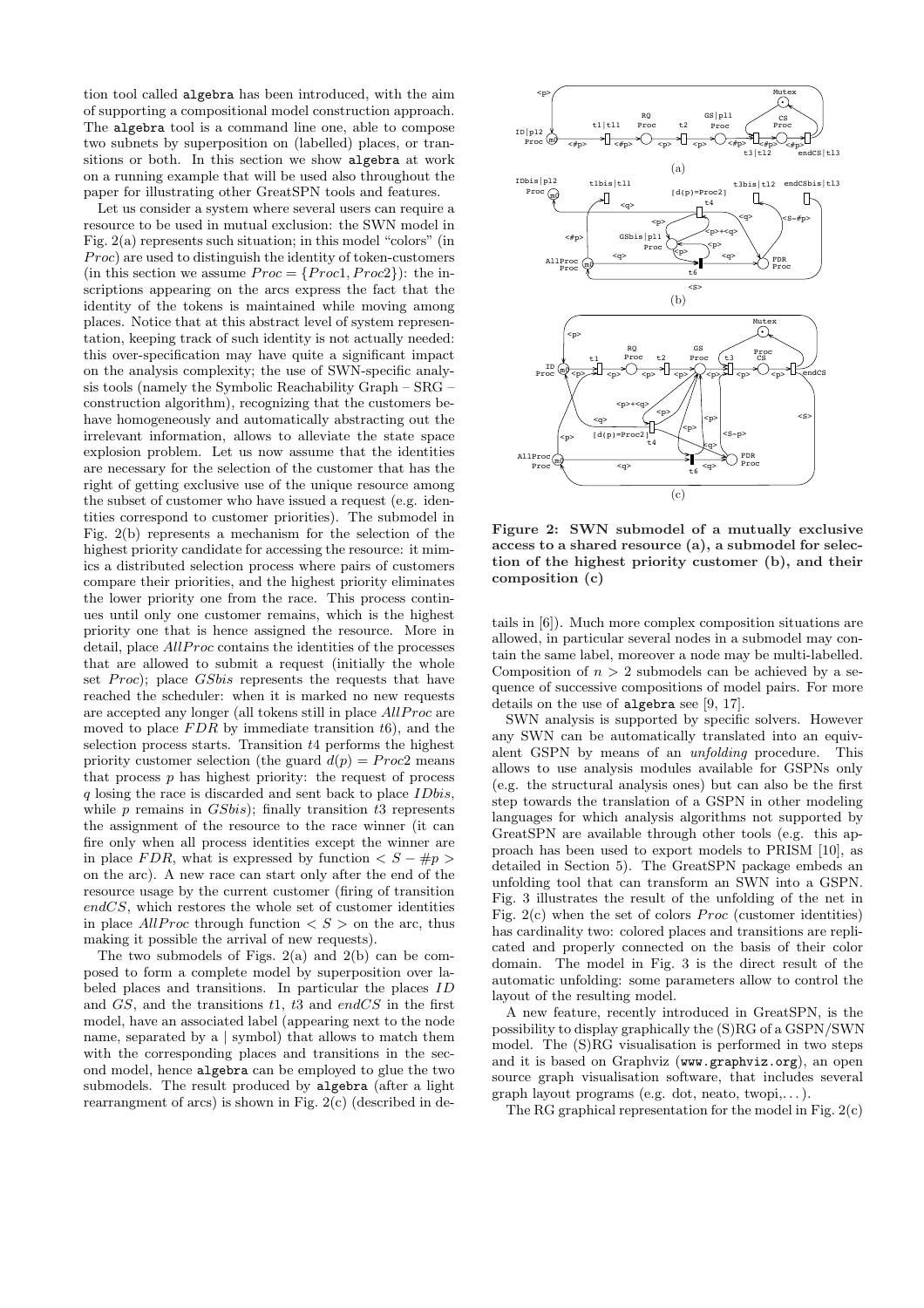

Figure 3: Unfolding the net in Fig.2(c)  $(|Proc| = 2)$ 



Figure 4: Graphical representation of the RG of the SWN model in Fig. 2(c)

is shown in Fig 4. This result is achieved in two steps: first the RG generation module for SWNs is run with a specific option so that an additional .dot result file is generated, this file is then parsed by the dot tool which generates the corresponding graph in a graphic format such as GIF, PNG, SVG or PostScript. The nodes in the graph are labeled with a short name: the complete marking description is stored in a separate textual file. Vanishing and tangible markings as well as immediate and timed transition firings are represented in different colors (grey and black, respectively) to ease their identification.

# 4. NEW SOLUTION MODULES FOR SWN

The well-known state space explosion problem of complex systems can be contrasted in several ways, among them there are techniques based on the construction of a reduced graph equivalent to the RG w.r.t. some set of properties. In the context of (S)WNs, a symmetry based method can be applied, which builds the Symbolic Reachability Graph (SRG): each SRG node corresponds to a set of states leading to an equivalent behavior. On the SRG one can study the reachability problem, temporal logic problems (whenever the atomic propositions of the formula are symmetrical), but also the performance of the modeled system, solving the lumped MC isomorphic to the SRG.

This approach has some limitations when the symmetric behavior of the modeled system has some exceptions: from an application point of view, it may happen that the (token) identities lead to asymmetric behaviors, e.g. in the context of distributed algorithms identities can be used to break deadlock situations. Symmetry-based methods are not able to efficiently handle these partial symmetries, hence some strategy is needed to be able to efficiently treat these situations. Two approaches have been developed to this purpose: the Extended SRG (ESRG) [6] and the Dynamic SRG (DSRG) [4], now distributed with GreatSPN [3].

The ESRG method: in this approach, an abstract state representation (called Symmetric Representation) is used which does not take the asymmetries into account, until some asymmetric transition becomes enabled, then a more refined marking representation (called eventuality) is used until the influence of the asymmetric firing is "absorbed" by a completely symmetric state.

In the SWN of Fig.  $2(c)$  only transition  $t_4$  is asymmetric, because of the guard  $d(p) = Proc2$ . Hence, the need to distinguish the elements of  $Proc2$  from the other elements of color class *Proc* arises only when transition  $t_4$  is enabled.

The ESRG representation is based on extended symbolic markings (ESM); each ESM is characterized by a symmetric representation (SR) not taking into account the asymmetries, and possibly a set of *eventualities*, which refine the SR and take asymmetries into account: the eventualities are produced only when an asymmetrical transition is enabled in the ESM or when only a subset of the possible eventualities are reachable.

Whenever possible only SRs are maintained. In order to reduce the size of the ESRG it is also possible to discard the already generated eventualities of an ESM: this happens when the ESM becomes *saturated* (i.e. when all its eventualities have been reached) and all the asymmetric transitions fireable from them have been fired.

The DSRG method: in this approach, a system is modeled by use of two components: a completely symmetric SWN and a control automaton. In the symmetric SWN no references to particular identities are allowed, hence this SWN defines a superset of the behavior of the partially asymmetric system to be modeled.

The control automaton is an event-based automaton, used to reduce the symmetric SWN behavior to the actual one. This reduction is obtained by operating a synchronized product between the two components (in GreatSPN the automaton is specified in textual form through an additional file).

As an example, the system modeled by the SWN of Fig.2 $(c)$ would be modeled by a symmetric SWN, (without the guard  $d(p) = Proc2$ , and a control automaton with one state, l, and two arcs  $l \stackrel{-t_4}{\longrightarrow} l$  and  $l^{t_4[p \in Proc2]}l$ . Synchronizing the automaton with the SWN any transition  $t_i \neq t_4$  enabled in the SWN are allowed to fire (synchronized with  $\neg t_4$ ) while only those instances of  $t_4$  with  $p \in Proc2$  are allowed.

The DSRG is as a directed graph where each node is composed of a symbolic marking and a state of the control automaton. Based on the restrictions imposed by the control automaton each symbolic marking specifies its own degree of symmetry (represented by the so-called local partition, which partitions the identities keeping in the same subset those which in that state exhibit symmetric behavior). Contrary to the traditional SRG method, that is based on the unique global partition of the identities taking into account all potential asymmetries of the model (statically defined at the net level), the DSRG partition is dynamically adjusted during its construction.

With respect to the ESRG, where we have two possible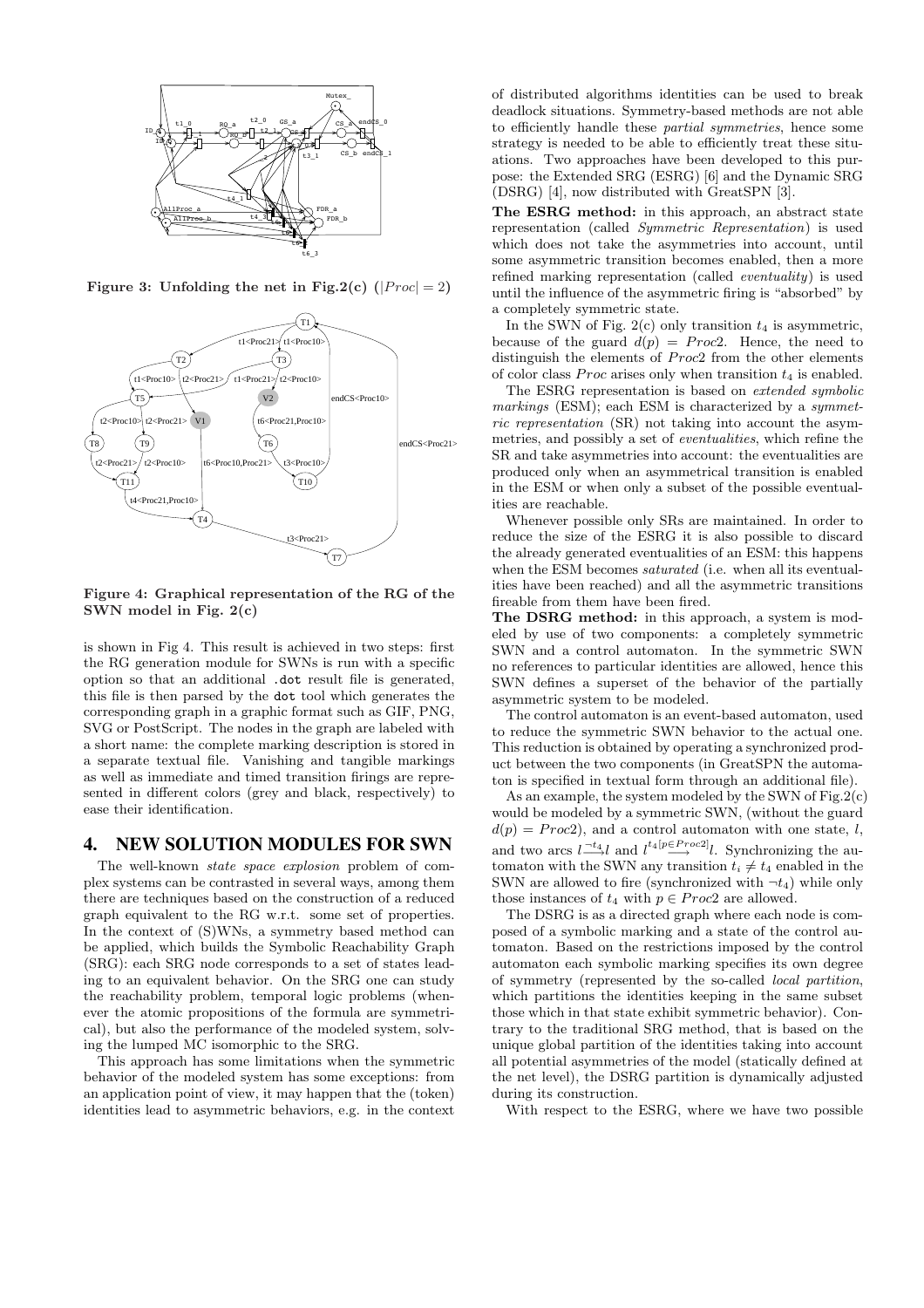representations, the SR and the eventuality, in the DSRG many intermediate representations may exist, corresponding to abstraction levels in between the SR and the eventuality (and corresponding to sets of eventualities). One remarkable difference between the ESRG and the DSRG is that while the ESMs always represent disjoint subsets of eventualities, the DSRG nodes may have non null intersection.

The efficiency of the ESRG approach is measured by the number of SR (without eventualities) that are present in it. Since eventualities may be generated and then discarded when the ESM they belong to reaches *saturation*, this generates a memory peak problem (which can be relevant if saturation is reached late in the ESRG computation).

Also, the derivation of a (lumped) MC from the ESRG is not straightforward: in fact the final structure does not always satisfy the (strong/exact) lumpability condition (as the SRG does). Hence an algorithm, to compute the coarsest Refined ESRG (RESRG) that satisfies the exact or the strong lumpability condition, must be derived. In [6], an efficient algorithm, based on the Paige and Tarjan's partition refinement algorithm, is proposed. Also this refinement algorithm may suffer from a memory peak problem: to satisfy the desired lumpability condition (exact or strong), the refinement of some SRs into its eventualities may be required. The generated eventualities are kept in memory until the end of the computation. Hence the peak evolution depends on the number of SRs involved in such refinement. If there is a wide domino-effect then the peak could prevent the computation of the RESRG and the corresponding lumped MC. In the worst case the final RESRG is equal to the SRG.

By construction, the DSRG satisfies the exact lumpability condition. Hence, it does not need further refinement, and does not exhibit any memory peak problem. On the other hand, due to the non null intersection between its nodes, it may grow beyond the size of underlying ordinary RG.

A final remark is important: the type of performance measure of interest may have an impact on the state space reduction method that can be applied: the MC derived from the SRG satisfies both exact and strong lumpability, hence the probability of any individual ordinary marking can be derived from the probability of the symbolic markings. Also the DSRG method builds an aggregate MC satisfying the exact lumpability. The ESRG refinement step can be performed according to either the strong or the exact lumpability condition, however only in the latter case the probability of each ordinary marking can be computed.

To give a flavor of the space saving that can be achieved by exploiting the ESRG and DSRG methods, let us indicate some figures for the model of Fig. 2(c) for the case  $|Proc| = 8$ (note that when  $|Proc| > 2$  the guard of transition t4 must be adapted to check that the identity of  $p$  is greater than the identity of  $q$ ) the SRG has 23.041 states, the ESRG has 74 SRs plus 5.281 final eventualities (and a peak of 5.796). The number of states of the RESRG w.r.t. strong lumpability is 74, however the number of refined states that are instantiated to achieve the final RESRG is 5.327; when refining the ESRG w.r.t. exact lumpability, the RESRG size is 547 with an intermediate peak of 6.343 states. Finally the DSRG size is 4.168 (in between the peak and the final RESRG size). In general, the degree of space saving can span several orders of magnitude, depending on the locality of the asymmetric behavior. Other figures illustrating the performance of the proposed methods can be found in [3, 4, 6].

# 5. INTERACTION WITH OTHER TOOLS

We distinguish two main types of interactions of Great-SPN with other tools: (1) export of net models to a receiving tool, in order to use analysis techniques available in the receiving tool, (2) reuse of modules of GreatSPN (or part of them) by other tools.

Export to other tools. In its simplest form an export is a translation of the net description files (.net and .def) of GreatSPN onto the input files of the receiving tools, that might not necessarily be a Petri net tool.

For improved graphical manipulation of GSPN models, the gspn2tgif converter generates the .obj file format of TGIF (bourbon.usc.edu:8001/tgif); TGIF models are very convenient for inclusion in documents. An export to APNN (www4.cs.uni-dortmund.de/APNN-TOOLBOX), a GSPN tool, is also available (see [13]): if the GreatSPN net is split over layers, the translation maps layers on APNN partitions, so that the efficient Kronecker based Markovian solver of APNN can be used.

To allow GreatSPN users to check CSL [2] properties, two different translations are available. GSPN are translated [10] into PRISM (www.prismmodelchecker.org): the PRISM language is based on variables and actions, and a model is usually a set of modules that interacts on actions. The translation produces a single module, mapping places onto variables of equal name. The user can then check CSL properties in which the atomic propositions are expressions over the variables (that is to say over the places). PRISM does not support priorities among transitions and therefore only SPNs can be successfully translated. SWN have instead to undergo an unfolding step, as described in Section 3. CSL model checking of SWN can also be realized using a different approach [10]: the SWN underlying MC is generated first, together with a set of atomic proposition that hold true in each state; the chain and the properties are produced in a format accepted by the MRMC tool (www.mrmc-tool.org), that allows to check CSL properties of the MC.

Reuse inside other tools. We consider two different types of reuse, depending on whether a full module, usually a solver with its input and output files, is called by another tool, or whether it is a function, or a portion of it, that has been reused, usually totally embedded into the receiving tools code. Clearly the second option requires a deeper knowledge of the basic data structures of GreatSPN.

Examples of the first type are the tool PerfSWN [15] of the University of Savoie at Annecy for computing detailed performance indices of SWN nets based on the SRG analysis module and on SciLab(www.scilab.org), and the tool for computing bounds on Timed Petri Nets [8], that uses some of the modules for invariant computation and bounds computation of GreatSPN. Another extensive reuse of Great-SPN modules is what is done within the Draw-Net Modeling System [14], which supports a number of modeling formalisms, including the possibility of creating new formalism based on existing ones, and possibly mixing them. In Draw-Net whenever GSPN or SWN nets are involved, the GreatSPN solvers have been reused: among all of them we mention the possibility to compose SWN models at a graphical level exploiting the algebra module of GreatSPN.

We do not know how many cases of code reuse of Great-SPN actually exist (the source code of the tool has been distributed since the very beginning to non profit organizations). Two significant ones are due to a collaboration